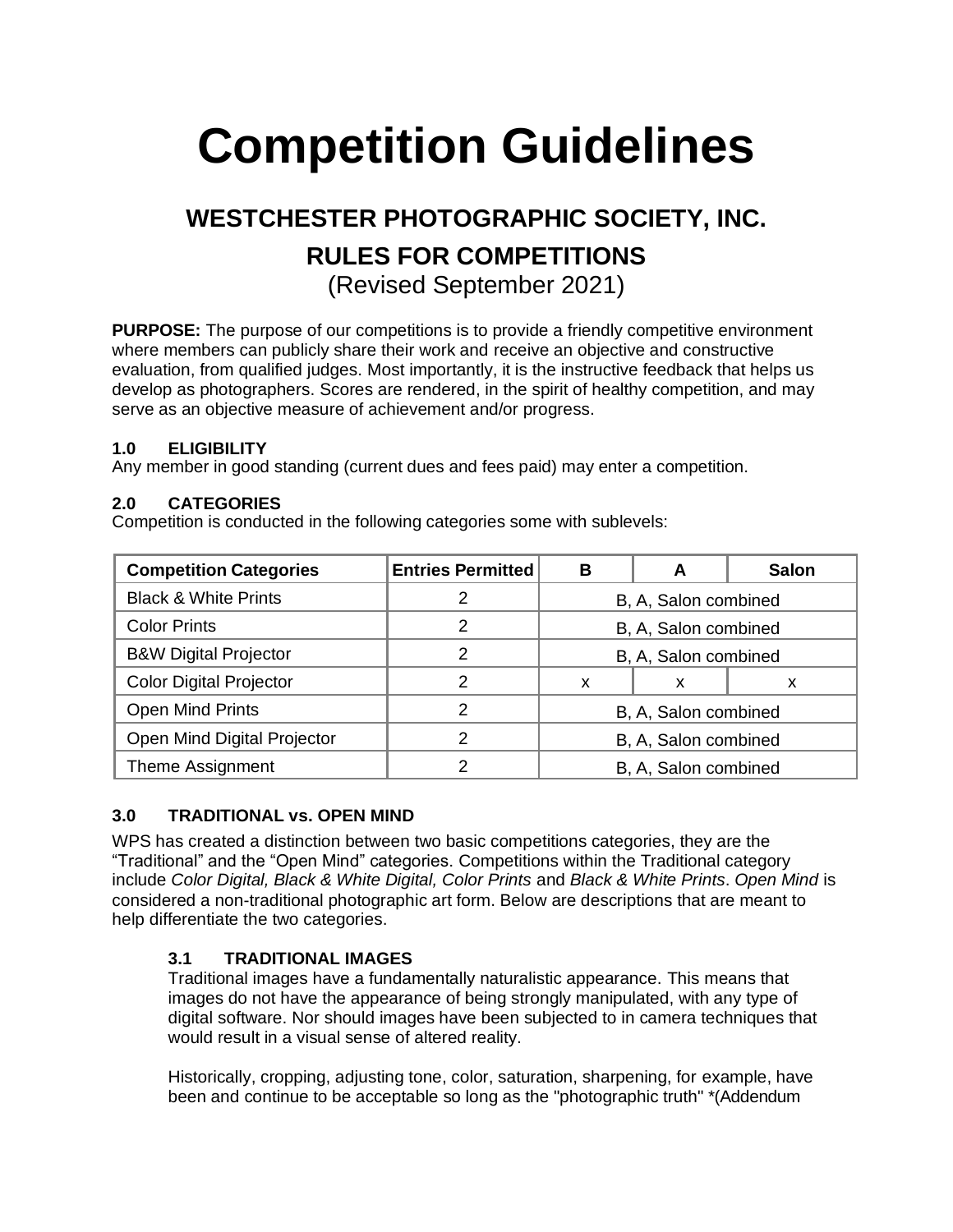3.1) of the scene has been maintained. In addition to these adjustments, other techniques such as blurring produced by depth of field (selective focus), panning with a moving subject, by slow shutter speeds with a moving subject, "vignetting" where the edges of an image are lightened or darkened, to a greater or lesser degree, "torn/frayed" or "altered edges" around the image are acceptable.

In the spirit of club etiquette (sportsmanship), makers are encouraged not to overwork images, in the Traditional categories. Elements may be replaced or altered so long as they appear to fit in naturally. Images that push the boundaries of manipulation and violate the sense of "photographic truth" would be more appropriately placed in the Open Mind category, where image-makers are granted greater liberties to use digital resources, techniques and manipulations to achieve their non-traditional vision.

# **3.2 TECHNIQUES NOT ALLOWED in the TRADITIONAL CATEGORIES**

- 1. Use of techniques such as solarization, changing the color of part of an image to an "unnatural" color (such as an emerald sky, blue faces, cyan apples, etc.,).
- 2. Adding texture to an image, including but not limited to burlap, canvas, stone, bricks, glass, etc.
- 3. Images made to look like drawings, sketches, paintings, etc. or the use of posterization, Pointillism, outlined edges, etc.
- 4. Images in which the size relationships are altered (a cat pouncing on lower Manhattan, etc).
- 5. The use of collage, "double exposure" effects, duplicates of a single object in an image,surrealistic images that may make sense visually but are impossible in the real world.

#### *Images that depart from a naturalistic look are considered more appropriate to be placed in the Open Mind category.*

IMAGES ENTERED IN THE TRADITIONAL CATEGORIES THAT ARE VIEWED AS NOT BEING IN COMPLIANCE WITH THE SPECIFICATIONS OF THOSE CATEGORIES MAY BE CHALLENGED, BYTHE MEMBERSHIP. IF THE CHALLENGE IS UPHELD THEN THE IMAGE WILL BE DISQUALIFIED AND BE REASSIGNED A SCORE OF 60, REGARDLESS OF THE JUDGE'S SCORE. NO MAKEUP, FOR THAT IMAGE, WILL BE PERMITTED.

There is a gray area, such as with abstract images. An image may be straight out of the camera but captures only a small section of a structure or pattern, etc. In such a case, the final image may bear little resemblance with the original subject. This is an abstract. It is acceptable for the maker to submit such abstract images into either Traditional or Open Mind categories.

*\* If you have a question about such image, you may consult with the Competition Chair before the competition. If approved, such images are not subject to challenge. If you want an image reviewed, send into the Competition Chair at least 72hrs before the competition submission date.*

# **3.3 COLOR DIGITAL IMAGES**

Only color images may be submitted in this category. Images are required to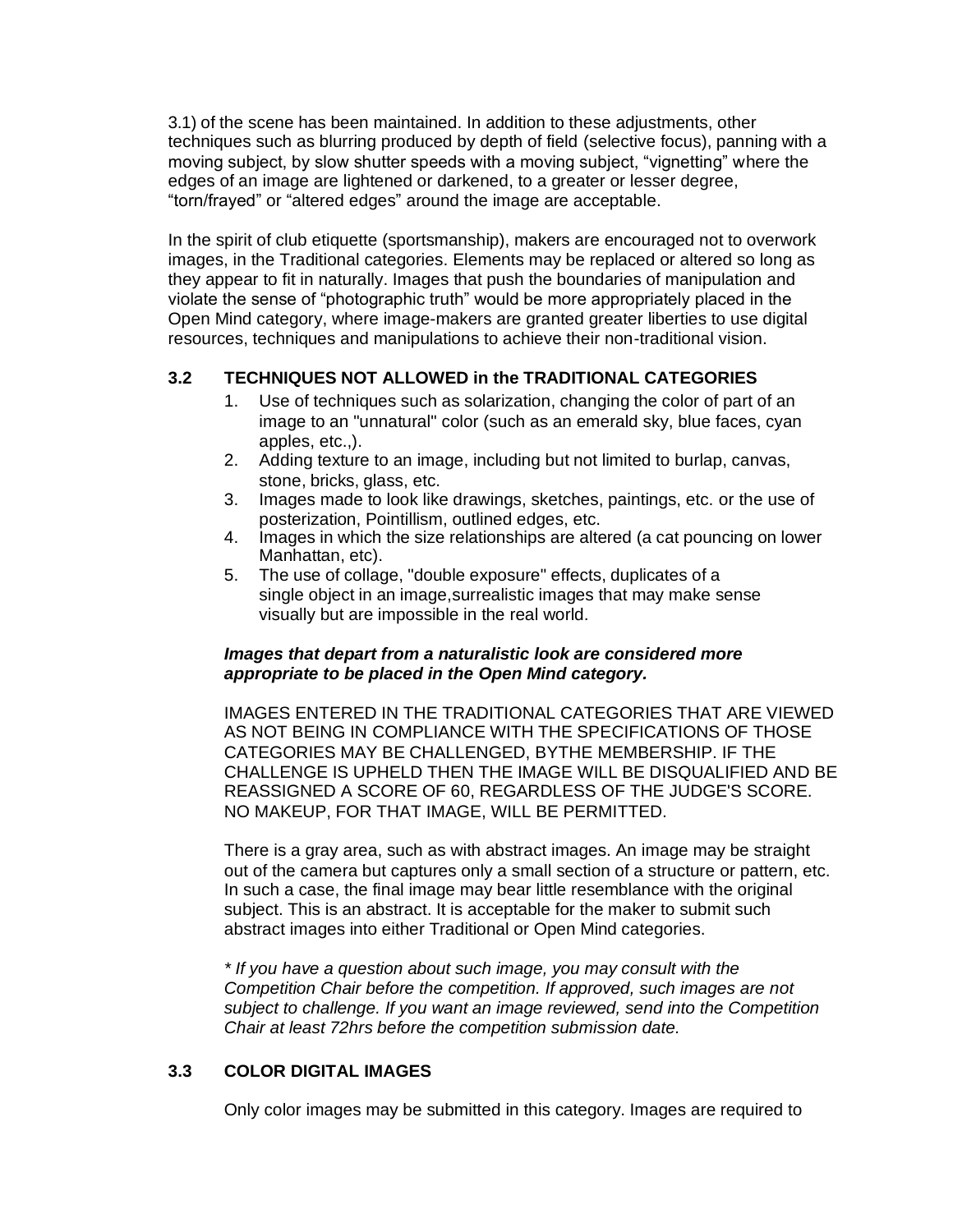maintain an overall "traditional" appearance and must display two or more colors, discernable to the naked eye. Images with a monochromatic tone must be placed in the Black & White category.

# **3.4 BLACK & WHITE DIGITAL IMAGES**

Only B&W or monochromatic images may be submitted in this category. Images are required to maintain an overall "traditional" appearance and must present as either shades of gray or may be toned, with a single (monochromatic) color. No split-toning or multi-toned images, of any type, are permitted. Nether bringing back or painting in an accent color is permitted. (See Addendum 3.4a for Guidelines on Infrared photography)

# **4.0 OPEN MIND IMAGES**

The term "Open Mind" is used by WPS to define images that have been creatively altered to assume an unreal appearance. This altered appearance may be subtle, in the form of pictorial changes, or may take on a bizarre appearance. Members are given considerable latitude in applying digital manipulations such as filters, or blending layers/multiple images together, or through the application of distinctive colorization, etc. An altered appearance may also be achieved by artistic "in-camera" techniques such as multiple exposures, zooming or similar lens/camera movement or any number of photographic techniques that result in the image having a nontraditional appearance. Open Mind is meant to be an open category allowing for liberal artistic expression.

It should be clear that, even with Open Mind images, the base of any image must start with a photograph or scan taken by the maker. If the member chooses to use someone else's artwork, as the basis for their image, then the maker needs to understand that the expected bar of transformation will be set high. The changes made must be noticeably significant, to the casual observer.

See Guidelines #s 11.1 and 12.0 for clarification.

# **5.0 THEME ASSIGNMENT COMPETITIONS**

Theme Assignments are an integral aspect of our competitions. Here the emphasis will be on creating images that are considered representative of the identified theme. (See Theme Assignments in the Category Description, on our web site) images used in Theme Assignment competitions may assume a traditional or non-traditional appearance. Presentation style is left up to the maker. All styles are acceptable.

**\****Special note: Images used for any Theme Assignment, each year, will have a one-time reuse option. A Theme Assignment image may be resubmitted in Color Digital, B&W or Open Mind, providing the image matches the specifications of that category. No image can have more than a one-time reuse.*

# **6.0 USE OF DIGITAL SOFTWARE IN PROCESSING IMAGES**

Members are permitted to utilize software, in their workflow, in order to achieve a more impactful and pleasing image, as per their intentions. This may include the digital alteration/removal of some elements and/or the addition of elements. These added elements may come from the maker's own stock or may be provided third party vendors. This may include pre-packaged skies or other AI creations, etc.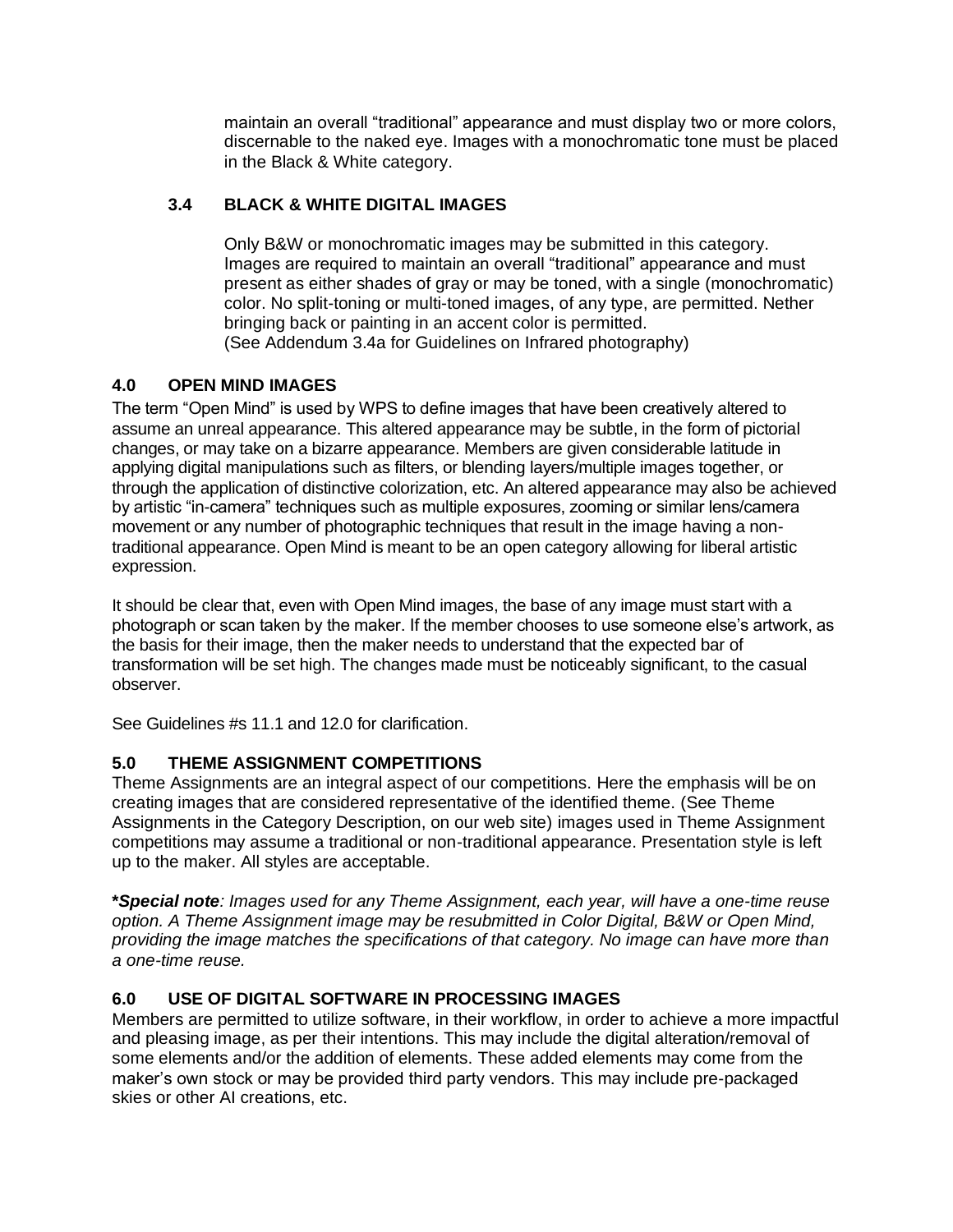*When processing images for the Traditional categories, the member is instructed to keep in mind that he/she is expected to maintain the "photographic truth" of the original capture. For example, a sky replacement that complements the scene and fits in "as if" it was part of the original capture would meet the standard of maintaining that principle.*

Images where a sky, or other inserted element, appears distorted, discontinuous, out of place, or not a normal look, and would be viewed, by the average viewer, as being in violation of the principle of maintaining the "photographic truth". should not be submitted in any Traditional category. Such images would be better suited to be entered in our Open Mind category.

It is suggested that the maker approaches the use/incorporation of software enhancements with the philosophy that software alone does not make the image. Rather it is a tool that can be used to complement and enhance the existing strengths of the image.

# **7.0 PHOTOGRAPHING ARCHITECTURE**

As it pertains to Traditional competitions, WPS makes a distinction between architecture (as an art form) and visual "fine art" (painting, sculpture, photography, cinematography, videography etc.). In all competitions, a member is permitted to use any photograph, of their own making that represents architecture in any form. This can include buildings or structures, new or old, single buildings, groups, or cities, etc. Images may depict either the exterior or interior of any structure.

# **7.1 PHOTOGRAPING FINE ART (Artwork of Others)**

WPS does not prohibit but does place some conditions on the use of fine artwork, as the primary element, in your image. The maker is required to do something creative that will constitute an apparent attempt to transform the image. In the traditional categories, this may be achieved by taking the shot in such a manner that the capture is not a straightforward "record shot" or "representational image" but something that is unique and represents the maker's individualistic interpretation. This expectation will pertain to art sculptures of any medium (stone, metal, glass, plastic, etc.), painting (any form of paint on any firm surface, including graffiti on walls, trees or other surfaces), and the use of any projected image or any subject matter that another person has created as their expression of art. Pictures of people are exempt. Again, this is not to be viewed as a prohibition against photographing works of art but as an expectation that the maker will show evident signs of attempting to render it in their own uniquely creative way. You are expected to demonstrate creative intent in transforming someone else's art into your own.

Members are allowed to utilize/incorporate works of fine art, as the primary element, in Open Mind. It is necessary that the starting point is an original capture by the maker. In addition, if the main element is someone else's artwork, then it is necessary for the maker to alter the image, either in the capture phase or post-processing phase, so that the end product appears significantly different from the original. The maker is expected to show evident creative intent in their attempt to transform someone else's work of art, into their own unique creation. These expectations will also apply to images entered in Theme Assignment completions.

\*See Addendum 7.1, for examples.

# **8.0 USE OF IMAGES CAPTURED AT WORKSHOPS**

Images taken in the "Photo Opts" area of the NECCC conference, at Amherst, MA are not allowed. In this venue, the NECCC organizers have created idealized set-ups. Everything is prearranged. The primary subject matter and supporting props are provided, lighting is provided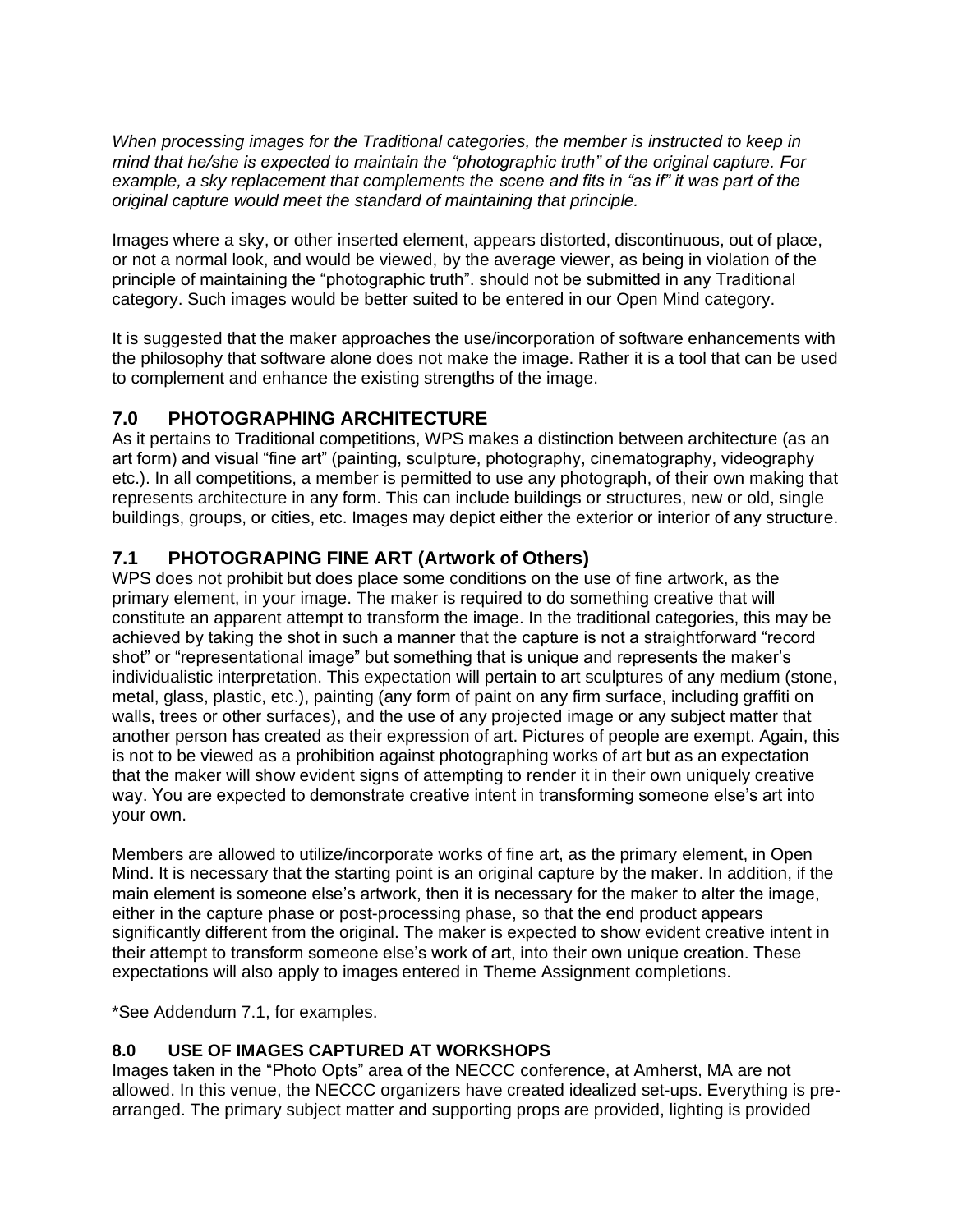with members being instructed to utilize specific exposure settings, and there is no real opportunity to change your PoV. This is considered a complete setup; all the photographer has to do is plug in and take their three shots. There is very little opportunity for the photographers to substantially alter the capture, in order to make the image a work of their own creative interpretation.

There may be other conference-sponsored and/or private workshops where all the key elements pre-arranged. Images taken in such settings are similarly prohibited. In short, images taken in pre-arranged settings where all, or the majority, of critical elements are provided and predetermined are not allowed to be submitted, in our competitions.

\*See Addendum 8.0 for further clarification.

# **9.0 ASSIGNMENT OF LEVEL FOR THE COLOR DIGITAL CATEGORY**

The Color Digital category is divided into three levels: B–Beginner, A-Advanced and Salon. As with the other competition categories, a member is eligible to compete in Color Digital, at any time, with the following understanding. The de facto placement for a new member will be in the B-Beginner group. If this placement is acceptable to the member, then no action is required. The member can compete the same as with the other categories. However, if the member feels his/her work is reflective of a higher initial ranking then that member will be required to submit 20 color images to the review committee. This committee is comprised of three seasoned WPS members. They will make recommendations to the Competition Chair for placement in the level that is currently seen as most appropriate for that competitor. The new competitor should submit the requisite images by email to: [webmaster@wpsphoto.org,](mailto:webmaster@wpsphoto.org) using the heading "Color Digital Assignment." Images should be submitted at least a month before the date of the first competition to ensure that the competitor will be eligible to participate at the start of the year, or by the next competition. Members may initiate participation in the Color Digital category at any point in the year, providing they have completed the process described above.

\*Note: A new member may not be sure of how their current skill level matches with other members of this club. New members are invited to submit 10-20 images for informal assessment and feedback. Evaluation for advance placement will require the process described above with the requisite 20 images. If you have any additional questions, you are encouraged to reach out to the competition chair.

# **10.0 REASSIGNMENT OF COMPETITION LEVEL FOR DIGITAL COLOR COMPETITION**

Annually, the Selection Committee will review the performance of competitors, in the Color Digital category. Individuals who have met the criteria for promotion will be presented to the Board for consideration. Upon approval, by the Board, the individual will be informed of this opportunity. The competitor has a one-time "right of refusal" and may choose to remain in their current level.

Criteria for "consideration for promotion" from a lower level to a higher one, eg., from B to A, or A to Salon will be based upon consistent and exceptional performance in the Color Digital category. Over the past two successive years, the competitor has maintained a high ranking, 1<sup>st</sup>, 2<sup>nd</sup>, 3<sup>rd</sup> or Honorable Mention. Individuals who the Selection Committee feel have displayed exceptional performance, over several years, albeit not being in the top ranking may also be put forth for consideration.

# **11.0 NUMBER OF ENTRIES**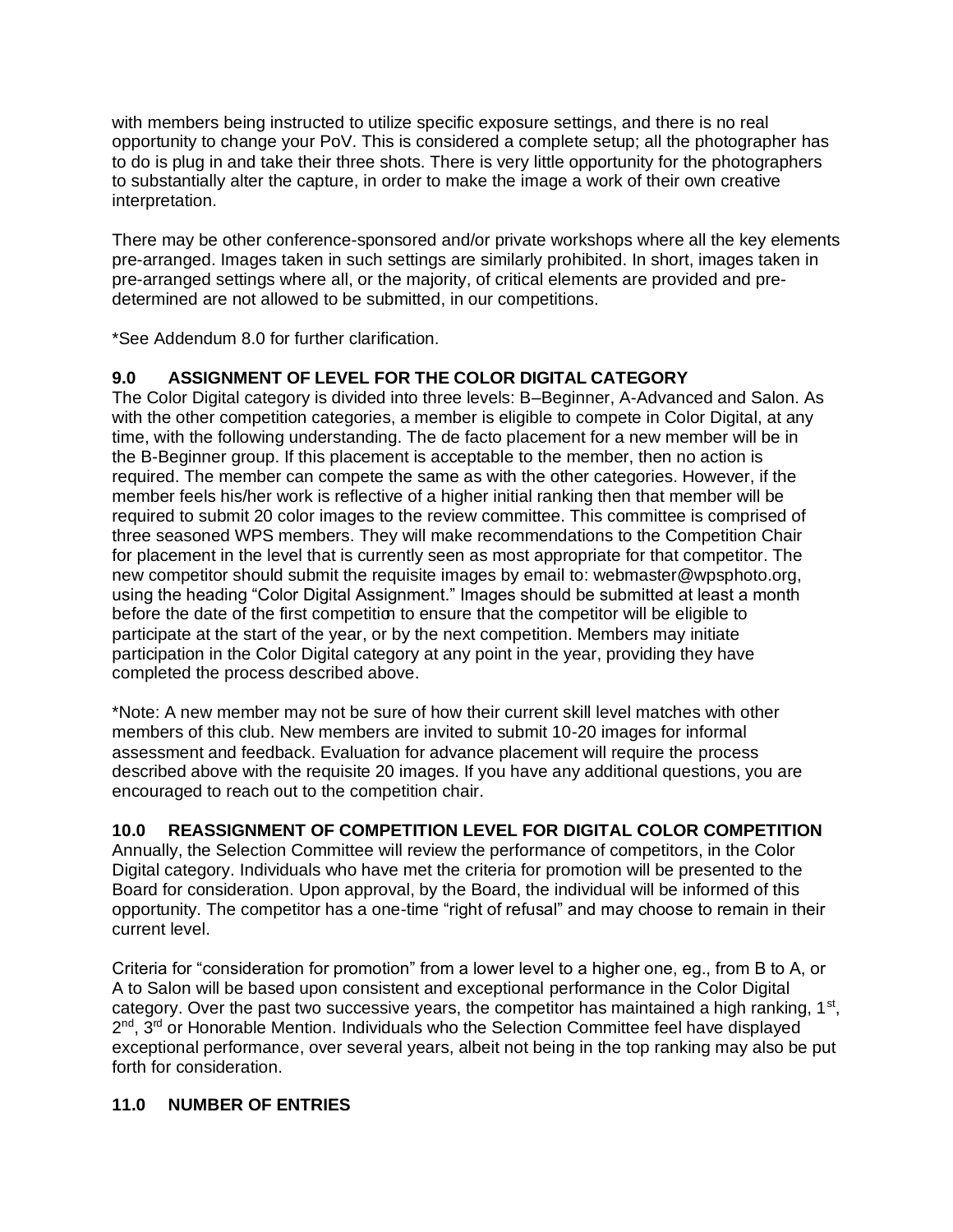Each member may submit two images into each category per competition. This limit pertains to all categories, Traditional, Open Mind and Theme Assignment competitions. In the Color Digital category, makers are allowed to submit images only in their assigned level.

A competitor may submit a maximum of four (4) images, in a single competition event providing she/he has that many outstanding make-ups. Make-ups cannot be entered in advance. As no make-ups are allowed in Theme Assignment competitions, here, the maximum number of entries, per competition will always be two.

#### **11.1 QUALIFYING IMAGES**

All images must have been captured with a camera or digitally scanned and must have been made by the competitor. Images in all categories must be viewed as representative of the maker's vision and not rely on the reproduction of someone else's artwork. Several images may appear in a submitted entry, as in a diptych, triptych, or Open-Mind creation.

Digitally captured, manipulated, and enhanced images are allowed in all categories.

#### **12.0 IMAGES CONSIDERED NOT ACCEPTABLE AND MAY BE CHALLENGED**

- a. Images submitted in one category may not be submitted in another category (i.e., Color Digital to B&W, or Color Digital / B& W to Open Mind, in the same competition year.
- b. No image, or close facsimile, may be resubmitted into the same category or any other category or level, in the same competition year. The singular exception, to this rule, will be for the one-time reuse of images submitted in a Theme Assignment competition. See # 5 Theme Assignments
- c. Photographs of prints, digital images or unaltered art, created by other people.
- d. Photographs of images from clip art, copyrighted or not copyrighted, and flat art in books,magazines and other printed material, other than being incorporated into an Open Mind image, of the maker's creation.
- e. Images that are unaltered captures from commercial CDs, the Internet or any other Telecommunication medium.
- f. The use of layered textures is not allowed in any Traditional category but may be incorporated into Open Mind imagery and Theme Assignment competitions.
- g. Objects (sculptures), or visual presentation (paintings, photographs, cinema, graffiti,) that would broadly fall under the category of "fine art" may not be used unless the artwork has been transformed into a unique creative work by the maker. (See Addendum: Use /Incorporation of fine art.)
- h. Images taken at NECCC "Photo Opts" or similar venue(s) where all/the majority of essential elements have been pre-determined. (See 8.0, and Addendum 8.0)
- i. Images must be submitted in their appropriate categories. Only color images may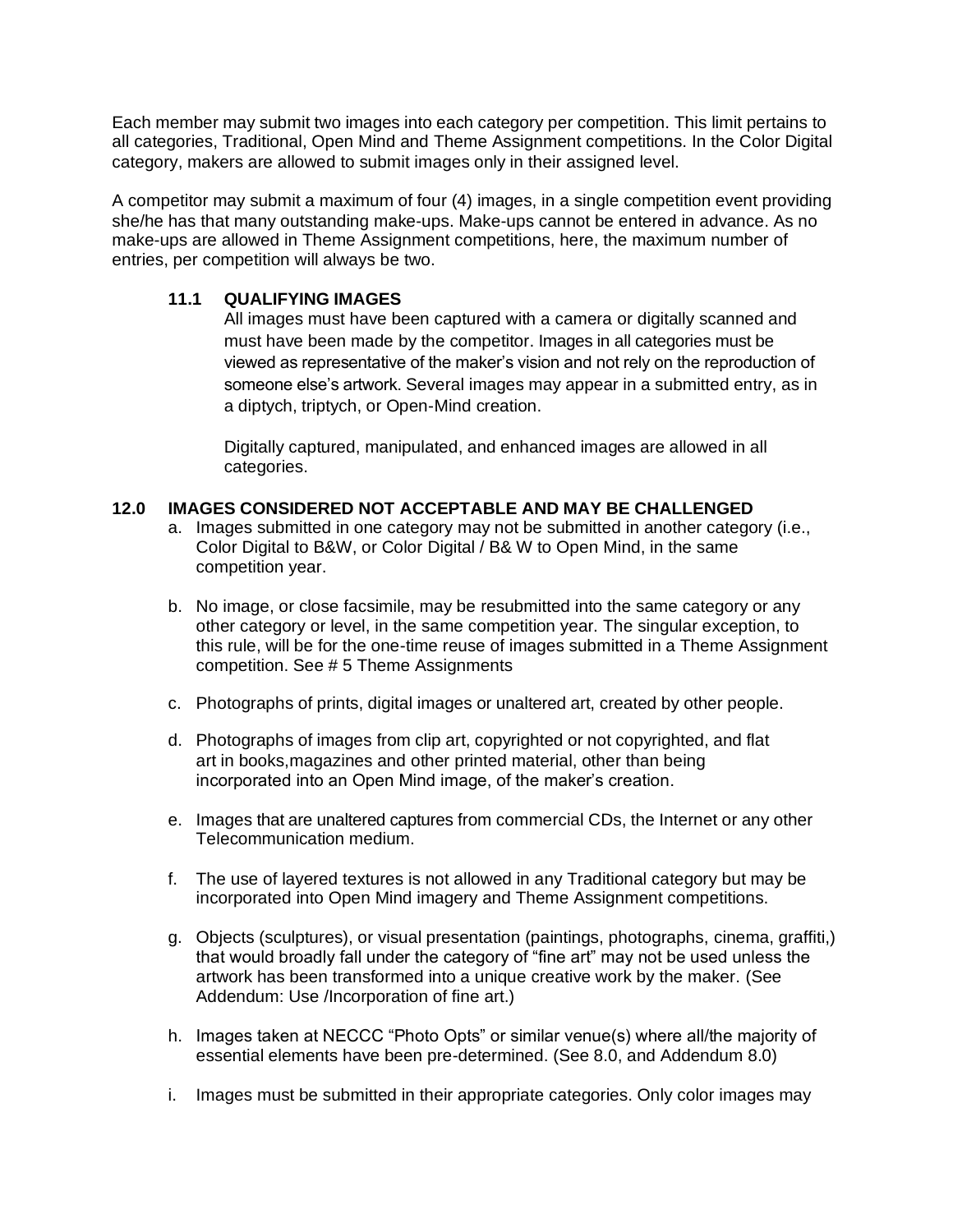be submitted in Color Digital and only images that are either B&W (shades of gray) or monochromatic may be entered in Black and White Digital. The same restrictions will apply to any similar Print competitions.

j. Prints that are manipulations or handcrafted distortions of the photographic material and do not contain a photographic image (e.g., picture scratched on emulsion coating, picture painted on printing with developer). *\*See 3.2 Techniques Not Allowed in Traditional Category for additional clarification*

*\*See 3.2 Techniques Not Allowed in Traditional Category for additional clarification*.

#### **13.0 CHALLENGING AN IMAGE**

During a competition, members are to maintain respectful decorum and are not to shout out challenges or make other comments. If a member wants to challenge, an image presented in the current competition, then that member needs to email the Competition Chair within 48 hrs. after the competition. It will be most helpful for the challenger to do their best to clearly identify the image in question and the reason a challenge is being submitted. An example of an ideal challenge might be: "Image # 14. Blue flower in level A, image over worked – should be in OM".

The singular exception to this 48-hr. challenge timeline will be if the challenge pertains to the reuse of an image or similar facsimile. For this situation, a challenge can be submitted within 48 hrs of the images being posted, in the WPS competition catalogue. (Located on the WPS website, under Competitions > Scores)

#### *\*Important note: The name of the challenger will remain known, only to the Competition Chair.*

Upon receipt of a challenge, the Chairperson will determine who the photographer was and discuss the nature of the challenge with the submitting member. If a violation is acknowledged, then the Chairperson can independently determine the disposition of the circumstance. If the submitting maker disagrees with the challenge, then the Chairperson shall assemble a group of 3 members to review the nature of the challenge and reference the relevant rule. The submitting member will be required to provide the Competition Chair/Committee, an unaltered copy of the original file(s). Non-compliance with this request is likely to result in the reviewers being inclined to uphold the challenge.

The chairperson will inform the submitting member of the determination of the reviewers. If the member does not agree with this finding, then he/she may submit an appeal, via email, to the Chairperson, within 48 hrs of being informed. An appeal review will be conducted with the full Board. That determination will be final.

The Competition Chair will inform the membership of the challenge, the image in question, and the nature of the challenge andthe decision, emphasizing the educational aspects of the process.

\*If a challenge is determined to be valid, the score originally received in the competition will be reduced to 60, romakeup, for this image, will be allowed.

Challenges regarding the use/incorporation or fine art will be handled slightly differently. The challenge and review process will be as described. Because the criteria for what constitutes a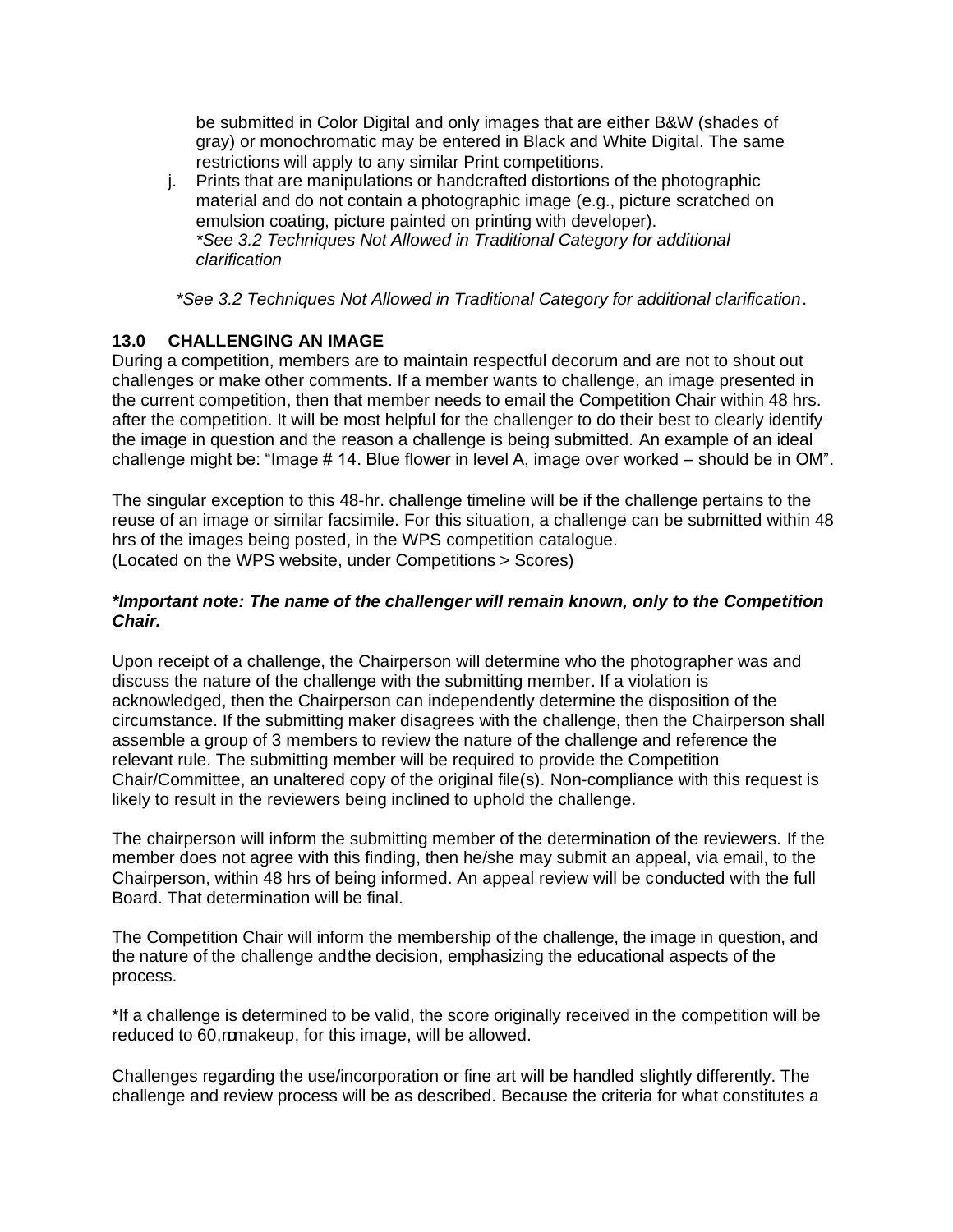significant transformation may be highly subjective the makers first upheld challenge will only result in a warning coupled with an explanation for why the review committee felt the working of the image did not meet the expected bar of creative alteration/interpretation. If a second challenge (separate image) is issued to the same maker, in the same competition year, and that challenge is upheld then that image will be disqualified and rescored, as described above.

# **14.0 PRINTING AND PROCESSING**

Prints (black-and-white or color) and digital projector images may be edited, printed and processedby the photographer or by a commercial laboratory.

# **14.1 PRINT SIZE**

Prints (excluding mat or mounting board) must be **no smaller than 8"x 10"**. Prints and/or mount boards must be no larger than 20" vertically and 48" horizontally.

# **14.2 PRINT PREPARATION**

Prints must be mounted securely, (matting is optional) and marked for entry with WPS Competition labels, as described in our "Print-Marking Guide". They must not be framed. The maker's name andtitle of the print must not be visible on the front of a print. (Competition labels may be downloaded from the WPS website.)

# **14.3 PRINT TITLES**

Competitors must assign the competition date, title, or a description to each print, as prescribed in the marking guides, in order to help us keep track of all works. However, no titles or descriptions may be disclosed to the judge, either orally or visually during the competition. Titles, descriptions and the maker's name should be covered if they appear on the front of the print. Submissions to the Digital Projector category must comply with the filename format described in the *Guidelines for Digital Projector Submissions*.

# **15.0 PRINT COMPETITIONS** *(Currently Print Competitions have been suspended)*

To enter prints in a competition, please first submit jpeg versions of your printsinto the appropriate contest on the Photo Contest Pro Website (link is below) by 12:00 a.m. Midnight on the Sunday night before the competition. The jpegs are to be prepared the same, as they would be for digital contests. Prints are then to be submitted by 7:30 p.m. on the actual night of the print competition. Submissions must be made to the appropriate category.

# **16.0 SUBMISSION TO DIGITAL COMPETITIONS**

To enter pictures in a digital competition, please submit jpeg files into the appropriate contest on the PhotoContestPro Website (link is below). All entries must be uploaded by thedeadlines for digital entries as posted on the WPS Competition Schedule. Unless otherwise noted, the deadlines are currently 12 o'clock Sunday night, prior to the Friday of the competition.

*Submissions to the Digital Projectorcategory must comply with the pixel dimensions described in the Guidelines for Digital Projector Submissions found on the WPS website at <http://wpsphoto.org/DigitalProjectorEntriesGuide1.htm>*

# **17.0 MISPLACED ENTRIES**

It is the competitor's responsibility to submit their entries into the correct categories and /or levels for competition. Any entry submitted into the wrong category or level will not be counted towards the members total category scores, even if the judge has scored it. The entry may be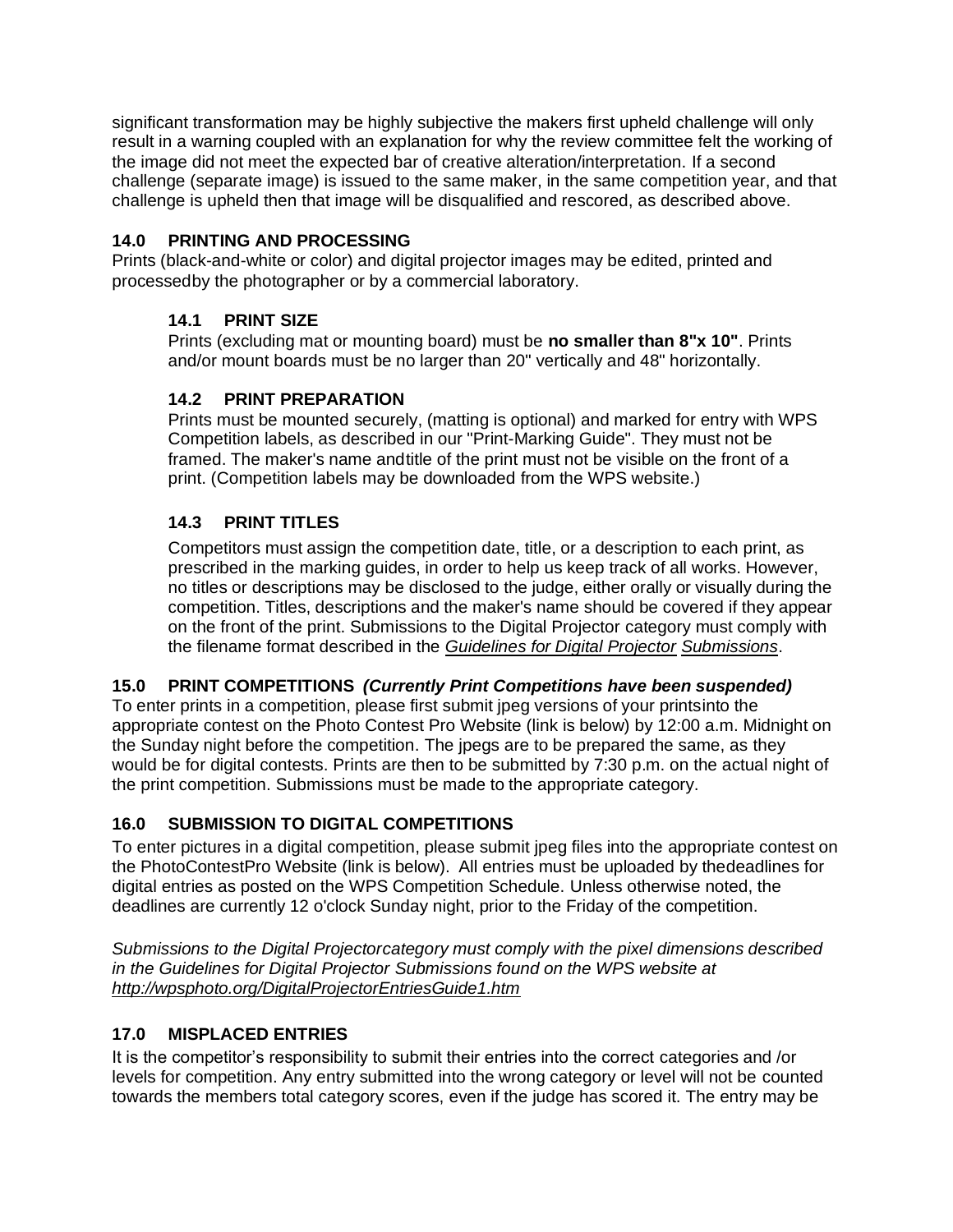re-submitted into a future competition, as a make-up, if the competitor has any make-ups still available and if there are remaining competitions scheduled. Please refer to Rule 19.0 for submitting make-ups.

#### **18.0 WITHDRAWAL**

A member who withdraws an accepted entry will forfeit eligibility to resubmit or make-up that month's missed competition in that category. This includes failure to submit an actual print after the digital versionof the picture has been submitted. (See rule 19.0)

#### **19.0. MISSED COMPETITIONS AND MAKE-UPS**

For any competition / category each competitor will be granted only two make-up images, per category, per year. It is suggested that no more than one make-up may be submitted in any competition. Make-ups cannot be submitted in advance.

*If a member submits more the allotted number of images, for a competition, either by submitting an excessive number of make-ups or and excessive number of images when no additional make-ups are allowed, then the highest score(s) will be discounted, until the allotted number of images has been reached.*

If a competition is canceled because of the weather or other adverse circumstances, the following competition will maintain its original number. There will be no make-ups for the canceled competition.

#### **20.0 SECOND SUBMISSION**

Regular competition images may be resubmitted in Special Competitions. Similarly, Special Competition images may be resubmitted in Regular Competitions. This is separate from the Theme Assignment category and may include a special event competition, membership critiques or any other sharing activity.

#### **21.0 JUDGING**

Except for special circumstances, judges will be secured from outside of the club. Judges and membership will have the benefit of a run-through, for each competition / category. A partial run-through is not allowed.

#### **22.0 SCORING AND AWARDS**

All submissions will be evaluated by the judge and given a point score ranging from 60 through 90.

Competitors with the highest scores, for each competition, will receive rankings of First, Second, Third or Honorable Mention. There will be no bonus points. The judge will not resolve ties. Members are responsible for noting errors in recording scores as they are entered into the computer. Call out if an erroneous score is entered. Once the score is entered unchallenged it becomes the only record of the score. Competition results will be reported on the WPS website after eachcompetition. Any discrepancies with the scores should be reported, by email, as soon as possible to the Competition Chair, for resolution.

#### **23.0 NUMBER OF AWARDS**

The number of awards is based on the number of entries in a particular category or competition

1. If four or more people have entered two images each, the full complement of awards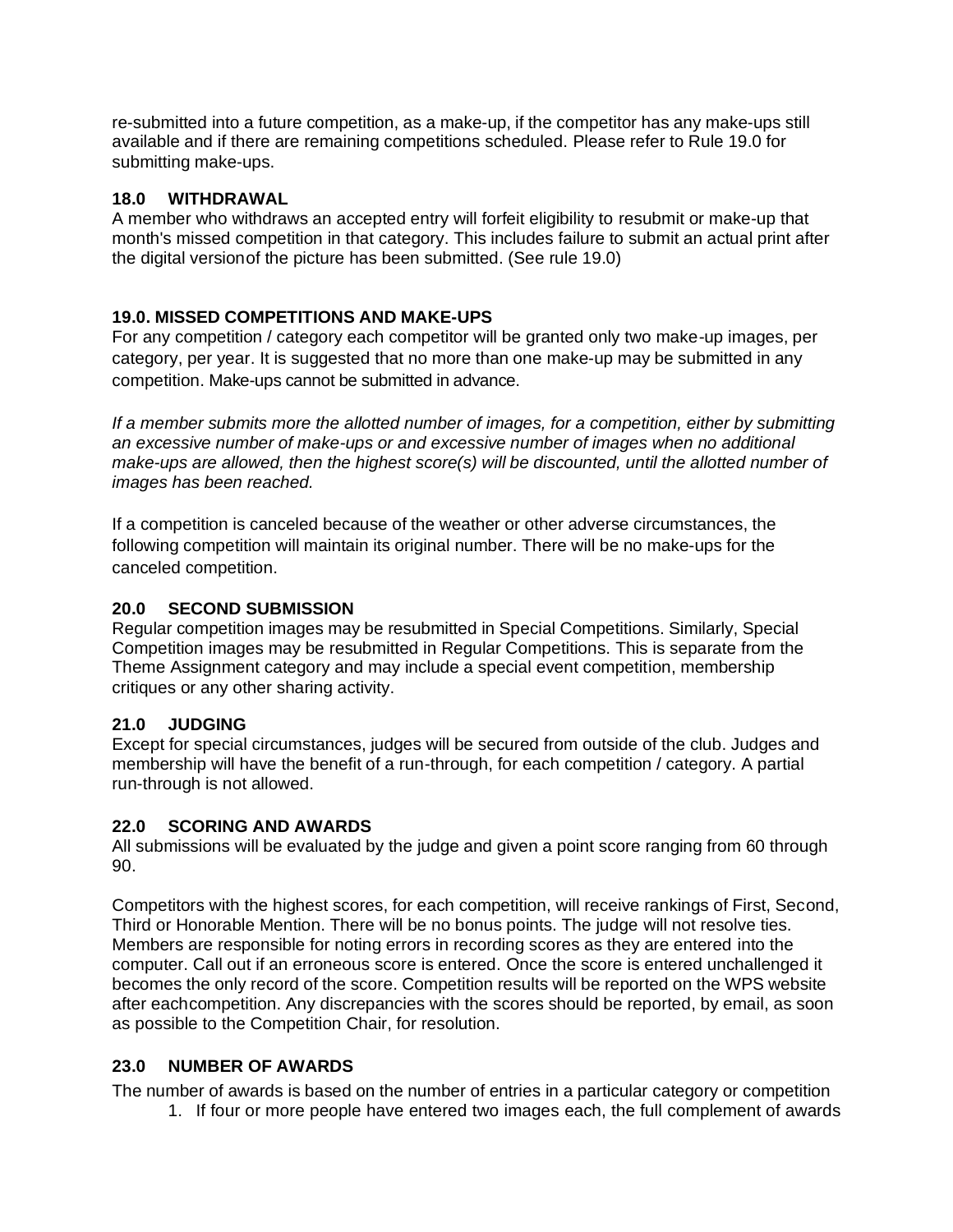will be given.

- 2. If only three people have entered two images each in a competition, the awards will be first, second, and third.
- 3. Three (3) makers minimum per category are required for the competition to be judged. If a category iscanceled, due to lack of submissions, those images may be resubmitted in a future competition.

#### **24.0 DECORUM**

During competition, members and visitors must refrain from making audible comments or identifying the maker of the work being evaluated, except to correct a problem. No smoking, food, or beverage is permitted in the competition room. Cell phones and other digital devices must be turned off or set to "vibrate." Any member holding a device that emits light must seat themselves in the rear of the room.

#### **25.0 HANDLING AND RETURN OF PRINTS**

The Competition Committee will exercise care in handling the prints entrusted to them. However, WPS assumes no responsibility for any damage to the submitted materials. Prints will normally be returned promptly unless temporarily held with the maker's permission by WPS for exhibition, or other competitionneeds.

#### **26.0 HIGH-POINT-OF-YEAR (HPY) WINNERS**

Monthly scores accumulate through the entire competition year. These points are totaled, for the year, in each category/competition. The high scorers for the year are awarded First, Second, Third, or Honorable Mention prizes, in each of the specific competitions or categories. Thewinners are published in the WPS newsletter and awards, for these winners, will be presented at the Annual Dinner.

# **27.0 END-OF-YEAR (EoY) COMPETITION**

This competition is held in May or June, after completion of the monthly competitions. Entries in the EoY competition are limited to unaltered entries that were submitted in any of the monthly competitions, for that year. Prints must retain the original scored monthly competition label. These entries need not have been winners. Entries from Theme Assignment Competitions are not eligible for the EOY competition unless they have been also submitted into the regular monthly competitions, for that year.

To be eligible to submit images in any EoY category, a competitor must have submitted **and received scores for at least 6 entries** in that category, during the regular competition year. Competitors may submit up to three images, in each of the EoY categories, providing they have met the criteria described above.

No retouching or any other changes may be made to an image, digital or print, for the EOY competition. The judge(s) will not critique the entries. Awards will be given for First, Second, Third place, and HonorableMention, in each category. Winners will be published in the WPS Newsletter, and these awards will be distributed at the Annual Dinner.

#### **28.0 SPECIAL COMPETITIONS**

Rules for essay, sequence, assignment, handcrafted, video, motion picture, audiovisual, and other Special Competitions will be announced prior to the competition. Points or any other accolades from these Special Competitionswill not be added to those from the monthly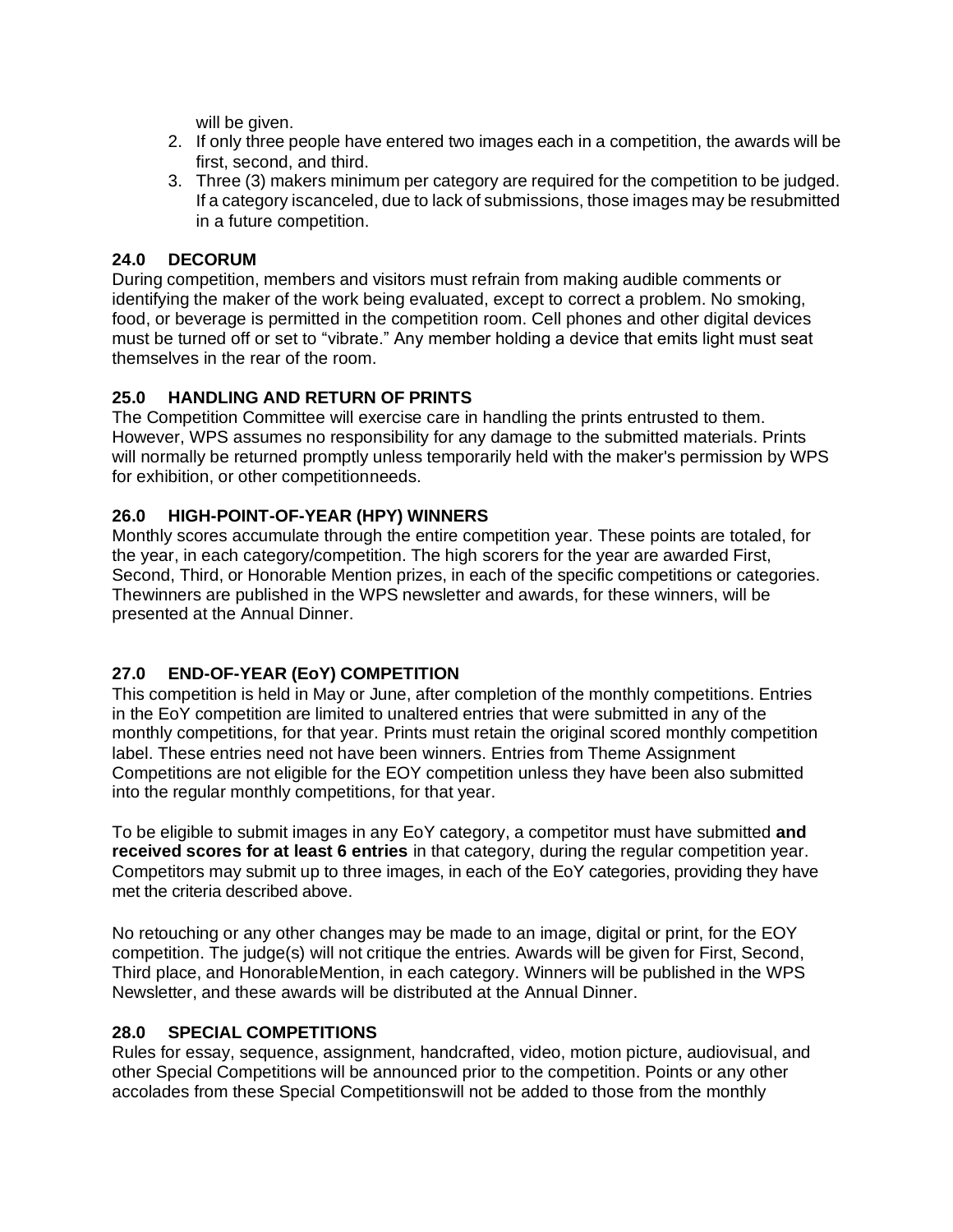competitions.

#### **29.0 ANNUAL DINNER**

The Annual Dinner is usually held in November, at which time awards are presented for High Points of theYear and End-Of-Year Competitions. Special awards may also be presented.

#### **30.0 ASSISTANCE**

Competitions are a part of our club activities. They function on the basis of membership participation both in terms of submitting images and being willing to provide assistance and support. Members are encouraged to volunteer to contribute to the running of our competitions. To this end, competitors are asked toobserve and learn our procedures so they might assist and make our competitions more enjoyable for all.

#### **31.0 CLEANUP**

We are required to clean up after ourselves and leave the room in a clean and orderly condition.

#### **32.0 DECISIONS**

In all disputes involving competition, the decision of the Competition Chair or his/her delegate is final.

#### **33.0 ENJOY, LEARN and DEVELOP!**

# **ADDUMDUM CLARIFICATION OF GUIDELINES AND RULES**

- **3.1a** For our purposes the term "photographic truth" will be used to convey an understanding that the main elements, in the original capture, have not been altered to such a degree that if the average observer were to see the original capture and final image side-by-side that person would have an appreciation for the maintenance of continuity between the two. This would contrast with the observer remarking that the final image displayed significant departures, from the original, as to evoke a sense of discontinuity.
- **3.1b** For example, imagine that the original capture was a scenic consisting of a pond with ducks in the water. If the maker were to dodge and burn, crop or do other "standard" adjustments, the observer would still perceive it as an image of a pond with ducks.

If the maker were to use content–aware-fill, or similar tools, to eliminate a couple of ducks or cloned a few ducks to fill a visual gap, in the open water of the pond, the viewer would still fundamentally see a scenic with ducks in a pond. There would be not inherent violation of the "photographic truth" of the image.

However, if the maker were to remove most or all of the ducks and put something else in their place, then the viewer would be likely to remark that the maker had transformed the image significantly to evoke a perception of discontinuity between the original and final images. That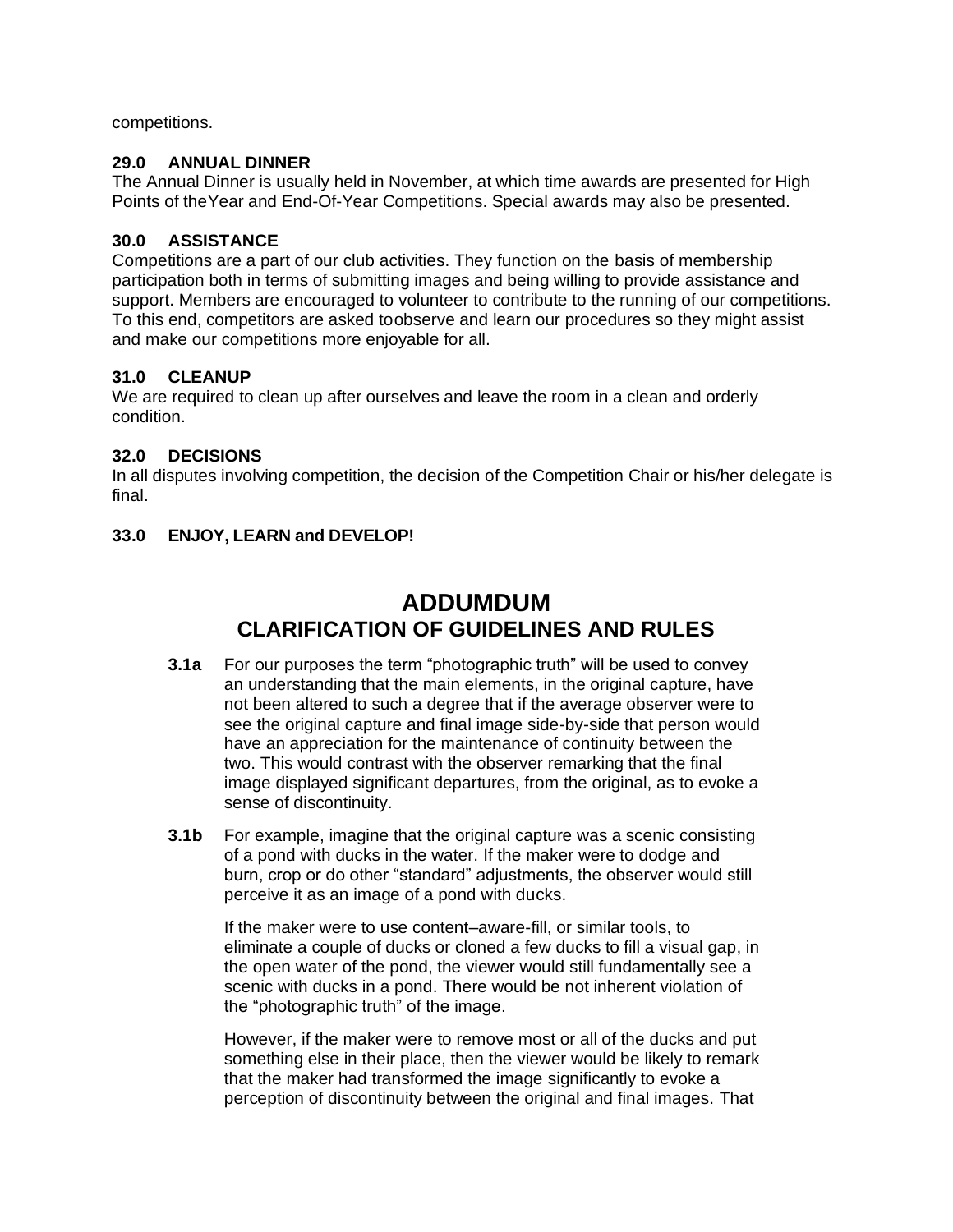could be considered a violation of the "photographic truth" of the image.

#### **3.4a Infrared Photography**

Images taken or processed as Infrared may be entered in any category, providing they meet the admission criteria for said category. Images processed to be clearly Black and White or monochromatic may be entered in that category. An Infrared image which has been processed as a colored image may be entered into the Color category, so long as the image maintains a "traditional appearance." If the color image looks altered or surreal then it would more appropriately be placed in the Open Mind category. Infrared images, processed in any manner, may be entered into the Theme Assignment category, assuming the maker feels the image complements the assigned theme.

At the end of section 7.0 \*ADD to end of 7.0 \* See Addendum 7.0 for explanation of the use of fine art as the primary element \*See Addendum 7.0a Use of fine art in competition images – examples

In Addendum – change 7.0 Use of fine art in competition images to 7.0a Use of fine art in competition images - examples

#### **7.0 Use of Fine Art as the Primary Element The Principle of the** *"99 Others"* **and** *"Creative Intent"*

Members are asked to appreciate that each photographer sees the world in their own unique way. The purpose of our Guidelines is to create an agreed upon framework within which we can try to fundamentally be on the same page as to what types of images are appropriate, in what category, and what types of images and/or processing are not acceptable, within the parameters of specific categories.

When it comes to the incorporation of "artwork," the onus is on the maker to present a final image that is viewed as unique and reflective of a creative process, not just an artful presentation of the subject.

**Remember, by choosing to use someone else's artwork, as the primary element of your image, you are assuming the additional task of transforming it from someone else's work of art into your own.** *Taking an "artist" shot of a work of art is not sufficient.* **You need to change it, either during your capture or in post-processing, in such a manner and to such a degree that the majority of your fellow members will acknowledge an acceptable degree of success in your creative intent.** 

There are two basic pathways for incorporating artwork, so your final product will be in accordance with our Guidelines. The first is during the capture phase and the second is during the post-processing phase. The creative capture approach may be more applicable for images in the traditional categories, while the post-processing approach may be more likely utilized for Open Mind images. In both scenarios, the maker is given considerable latitude but not unbridled liberty. The objective is to apply "creative intent" to transform your image from a "record shot," that is just representational, into something that reflects your individual interpretation of the subject matter, in this case someone else's artwork. In both instances, you may consider applying the "99 Others" concept.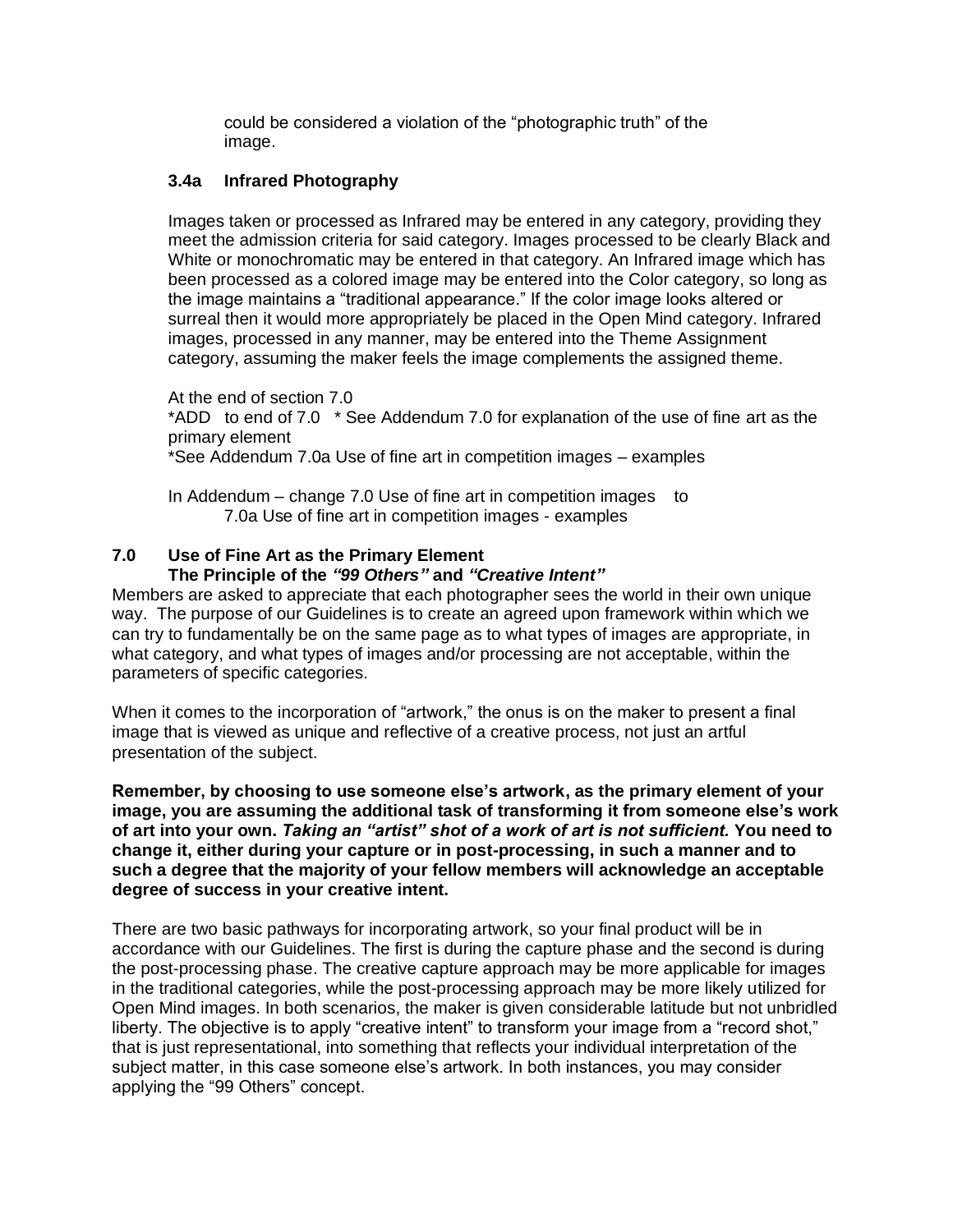When capturing the image, imagine that you are 1of 100 people standing at that spot, at that moment. If you were to show your image to the 99 others, a week or so later, how would they respond to the question, "Did I capture the artwork in a unique and interpretative manner?" If the majority of the 99 would fundamentally respond, "It looks the way I remember it," or any other comment that would be reflective that the image bears a strong resemblance to the original, then you may not have met the bar of a creative and individually interpretative capture. It still looks like an "artful" representational "record shot."

In the post-processing approach, the maker has considerable latitude in utilizing software to transform the look of their image, from the original capture into something that is unique and divergent from the starting image. The member is encouraged to again apply the 99 others concept. "If I were to show the 99 others my original and my finished images, side-by-side, would the majority remark that there is a strong resemblance, or would the consensus be that there is a significant creative departure from the starting point?" Remarks such as, "That's really different" or "You really changed it," etc. can be seen as confirming you have been successful. Statements like, "It looks similar" or "It looks nice but it's easily recognizable" may prompt you to rethink submitting the image.

When evaluating images for compliance to the Guidelines one is asked to reflect if the image displays notable signs of "creative intent." That is, regardless of how effective or not the maker has been with the final product, does it appear that the maker was trying to do something creative by either (1) attempting to capture the artwork in a notably unique manner as to record it as something other than a "record shot" or (2) employed artistic post-processing techniques in order to transform the shot into something that conveys maker's unique imprint on the final product. Given that it takes time and practice to develop a creative eye, evaluators may give greater latitude with less experienced members.

\*Note: The requirement of altering and/or transforming an image, from the original, only pertains when the maker has decided to use works of art as a major component of their image.

#### **7.1 Use of fine art in competition images-Examples**

These photographic examples are presented as a general guideline for interpreting WPS competitions rules regarding the incorporation and/or restrictions on the use of fine art, for images presented in "Traditional" categories, (i.e., Color Digital and Black & White).

This is not meant to be an exhaustive compendium of all possible scenarios. Competitors are encouraged to extrapolate based on the descriptions provided.

Consider the following question, as a guiding principle. "Have I substantially altered the presentation, of this work of art, in a manner that the majority of viewers would consider my image as transformative and unique, not just an artistic record shot?" If the answer is no or maybe not, then you might consider not submitting it in competition.

Premise for example images:

*You travel to Washington, DC. As twilight comes on, you find yourself at the Lincoln Memorial. There you take the following images with the intention of entering them into competition. The question, is which one(s) will be considered acceptable entries and which one(s) will not be allowed and why?*

1. The first image is taken from the bottom steps. You position yourself so the exterior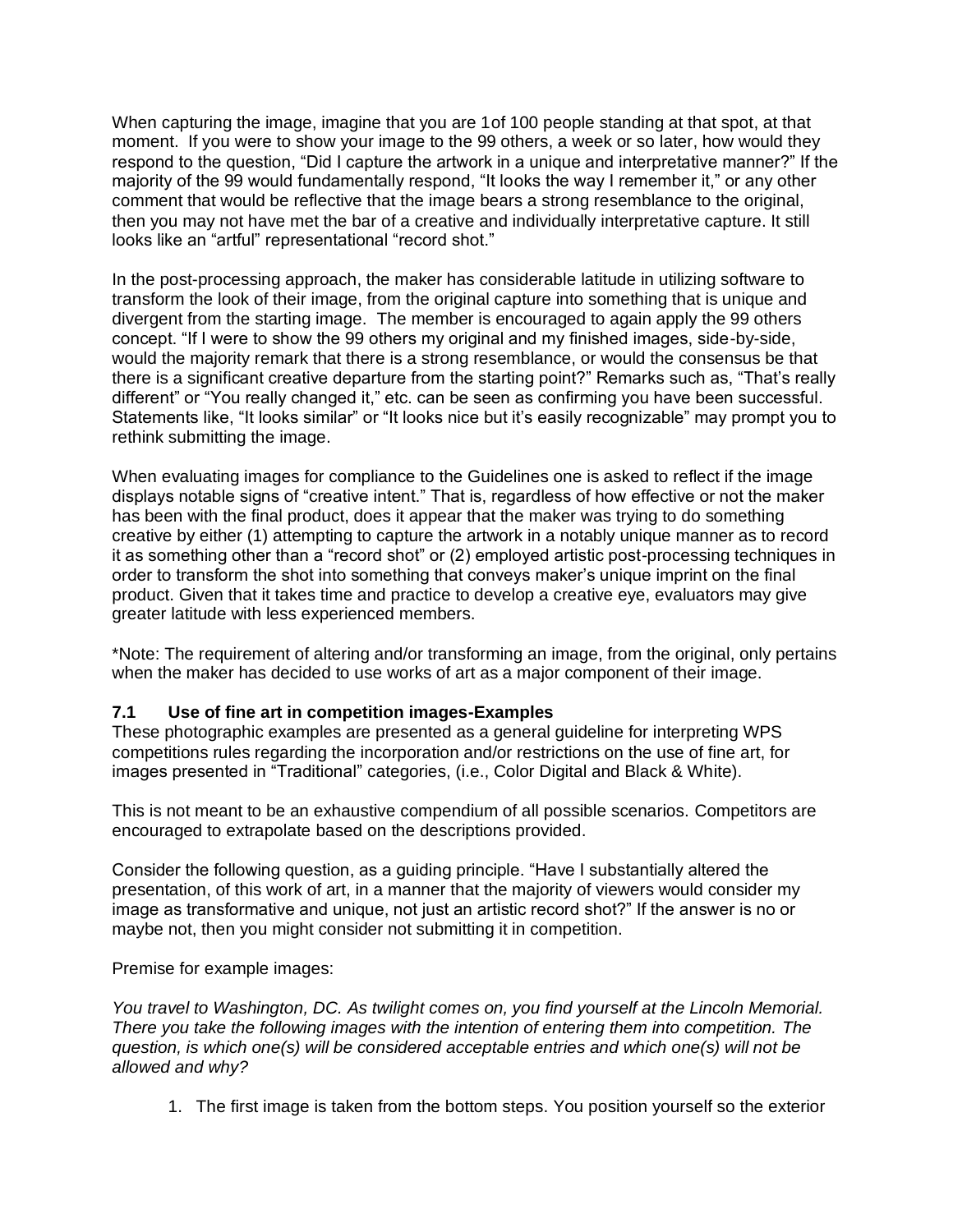features, on the steps, create a leading line to The Memorial. You can clearly see David C. French's creation (statue) as a distinctive feature in your photograph.

Acceptable: The image you have taken is basically a presentation of the building, The Memorial. This makes the photo an architectural shot more than a representation of the statue per se. Therefore, there is no conflict regarding the use of artwork.

2. The second image is taken from the top of the stairs. You focus on centering Abe's head in between the columns. This image emphasizes his face as the fluted Doric columns frame it.

Acceptable: While this image does emphasize the head of the statue, the maker has altered the straightforward view, of the statue, by adding the columns in the composition. It doesn't matter that this image has been taken many times before. The maker has imprinted their own artistic interpretation by incorporating a secondary element, the columns.

3. The third image is taken inside the main chamber, where you endeavor to capture a wide-angle perspective of the entire19 ft. tall statue. Considerable effort is taken to create a non-distorted perspective, the lighting renders the statue as threedimensional, and sharpness is maintained throughout the image.

Unacceptable: Despite the effort to render this statue accurately, with pleasing lighting and sharp detail, the maker has not done anything substantive to alter the presentation or convey some transformative creative interpretation. It is a representational presentation.

*Consider: If you were one of 100 people standing at that spot, at that time, and then showed your image to them a week later, if the majority of those viewers would basically remark, "That is how I remember it". Then you have not transformed that work of art in a sufficiently unique manner. It is fundamentally a record shot and therefore would not be considered acceptable.*

4. The fourth image is taken from a similar perspective, in the chamber, as #3, but this time, while you keep the statue as the primary subject (prominent in the frame) you incorporate people in your image.

Acceptable: Just like in #2, the maker has added a second element (people), which transforms the image from a straightforward (representational) shot of the statue to a interior scenic, of your creation.

*Consider: The image may be boring and uncreative, or it may be a touching storytelling image or something totally unique. It doesn't matter. The addition of a secondary element, of significance, transforms the image, via your artistic vision.*

5. For the fifth image, you get creative by stepping over the rope barrier, climb up into Abe's lap where you take a picture just of Abe's head. It's taken at an oblique angle; the head fills the frame, and you consider it to be a unique point-of-view. You incorporate The Memorial lights in such a manner as to create a complementary background.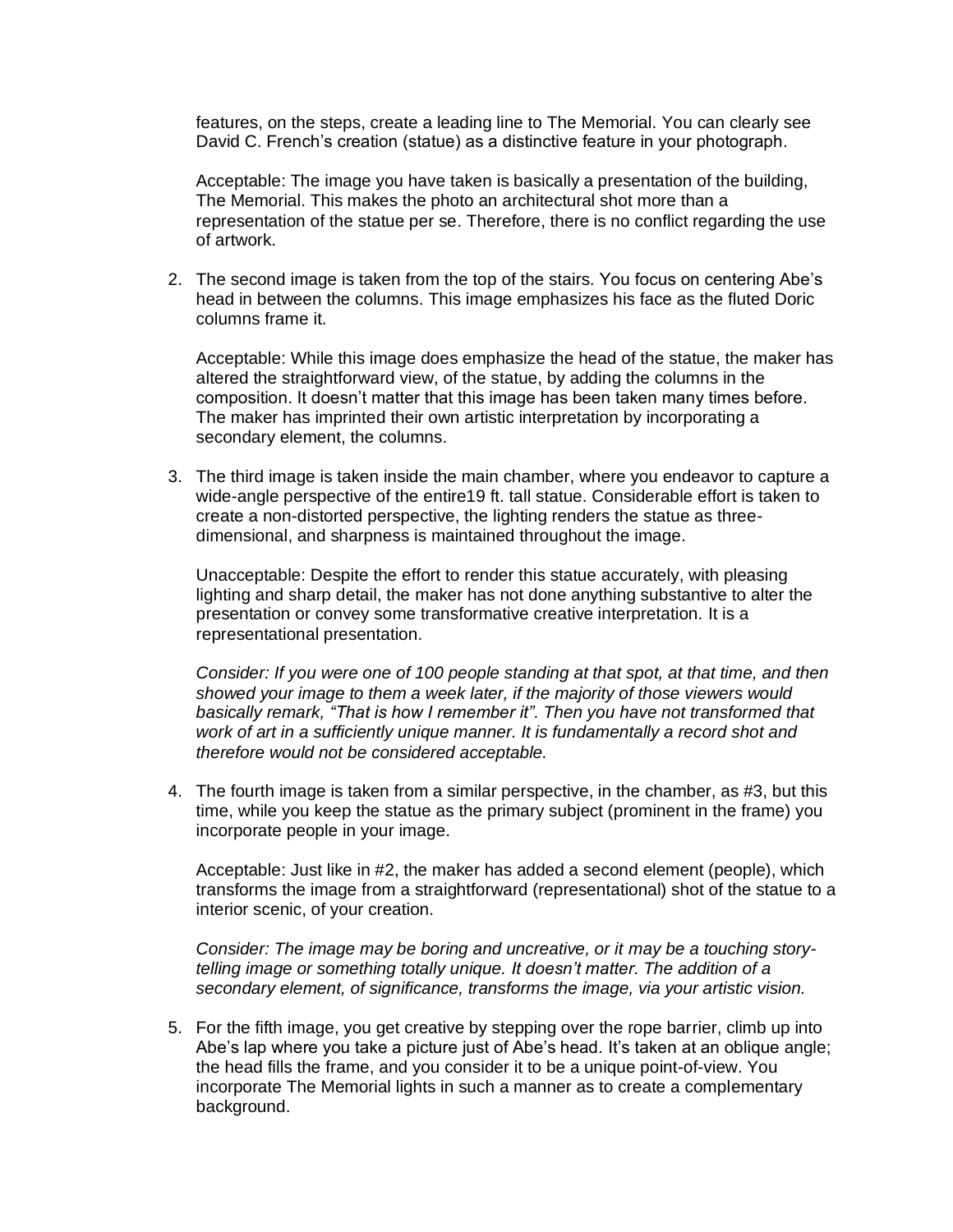Gray area: The acceptability of this image would be dependent on the viewer's reaction. Does this oblique PoV truly constitute a transformative interpretation of the statue? If the 99 others would respond with "Ok it an odd angle but it's still just a picture of Abe's head" then it could be challenged and potentially disqualified.

*Consider: While an interesting background may contribute to the artistic presentation, of any image, it may or may not be considered sufficient to transform the presentation, of the statue, from a record shot to a truly unique creation.*

6. For the sixth image, you take out your zoom lens and capture an image that is just a select section of Abe's head. The image is lit in a Chiaroscuro manner as to accentuate texture and contour. The final product gives the appearance of a mottled stone abstract. With or without prior orienting information, you feel, it would be difficult, for the viewer, to discern the source of the image.

Likely Acceptable but possibly Light Gray: In this scenario the maker has not added something to transform the image but has subtracted an element, context. If successful, then the image presents mostly as an abstract that has little or no reference line to the statue. However, if most naïve viewers would remark, "Oh, that's a close-up of Abe's beard and wrinkled face, from the Lincoln Memorial" then is would be argued that the maker fell short in transforming the capture sufficiently to make it their own unique interpretation. If that was the general reaction, then the image could be challengeable.

7. The seventh image is created when you get back home. You pull up image #3, the wide-angle perspective shot and decide you want to change it some. You flip the image from the original color capture to Black & White. Have you transformed the image sufficiently as to substantiate the claim that this is a unique and substantial artistic interpretation?

Gray area and probably not acceptable, for this case: Yes, turning the original color capture into a B&W presentation is an artistic interpretation. However, if the majority of viewers would argue that there already was a strong monochromatic base presentation to the statue then changing it to B&W does not constitute a significant artistic transformation. It would very much be dependent on the final presentation.

*Consider: Ask yourself, will the average viewer think, "Wow, that's something different", "I never looked at it that way" or "Ok, that's different but not that unique"? If the response is the former, then you have transformed the shot. If it is the later, you haven't.* 

In contrast, if you were to photograph a Dale Chihuly glass sculpture that relies heavily on color, for its' impact, and then turned that image into B&W you would arguably have a better chance of meeting criteria for executing a significant artistic transformation. Those 99 others only saw the sculpture in color, so your B&W interpretation, is substantially different from what they saw.

There may also be certain structures that are so iconic that everyone will photograph them, no matter what. The Statue of Liberty or the Eiffel Tower would be examples. That being said, there would still be an expectation that the final image would convey